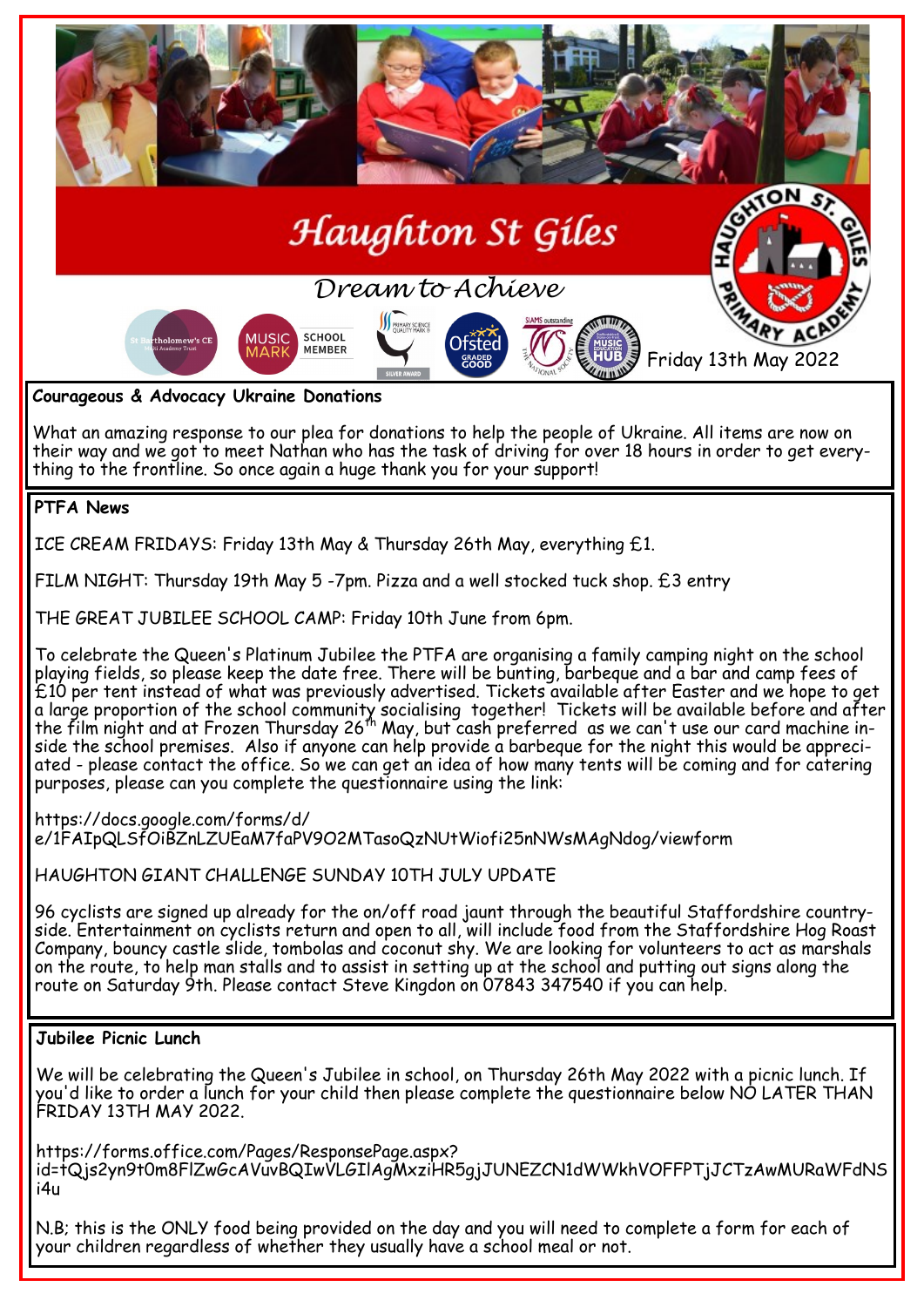# **Father's Day Lunch**

To celebrate Father's Day we are inviting Dads to come into school and share a lunch with their child/ ren or family member.

This will take place on Wednesday 15th June for KS1 (Acorn & Conker) and Wednesday 22nd June for KS2 (Birch, Oak & Chestnut). The cost of the lunch for all visitors is £3.00, payable through your ParentPay account (we will assign a specific payment called Father's Day Lunch 2022).

Menu

Chicken Curry, Rice, Naan & Mixed Vegetables Macaroni Cheese & Mixed Vegetables Ham Sandwich & Side Salad Cupcakes

If you would like to join your child for lunch please complete the questionnaire below by Thursday 26th May, indicating YOUR name, your child's name & class, the day you will be attending. This will enable us to allocate numbers and give Katie & Claire time to order the required additional food.

https://forms.office.com/Pages/ResponsePage.aspx? id=tQjs2yn9t0m8FlZwGcAVuvBQIwVLGIlAgMxziHR5gjJUNlpZUFJDN0ZJQUZEM0hOUE1MVDFWSV FaSy4u

Please note: You will need to complete a form for each day if you will be attending both Fathers' Day Lunches, due to having children in various Key Stages (Please be aware that you can only have both children with you on one of the days and not on both days).

On the day please arrive at the office by 12:00 noon, so lunch can begin at 12:15pm. Our organisers on the day will collect the children from their classrooms and bring them to you. Please be patient; it is always a busy event!

I'm sure you will understand that due to Health & Safety & also Safeguarding, after finishing lunch children will go outside and you will not be able to join them.

We look forward to meeting everyone!

### **Reminder**

School is closed on Friday 27th May and Monday 6th June. Also, school closes for the summer on Friday 22nd July and **NOT** Thursday 21st July, as published on the Staffordshire County Council website, as we are adhering to the St Bartholomew's CE Multi Academy Trust term dates.

Finally, we have published our 2022/23 Term Dates on the school website, but if you require dates beyond this point then please see the Staffordshire County Council website. Please be aware that these will not show any inset days specific to our school.

https://www.staffordshire.gov.uk/Education/termdates.aspx

### **School Meals**

School Meals will be increasing by 10p to £2.40 per day (£12.00 per week) in September. Unfortunately, the rise has been made to meet the increasing costs from suppliers. KS1 (Acorn & Conker) will still be covered under the Universal Free School Meals Government Scheme, so there is still no charge for them.

Also, if your circumstances have changed and your family income has reduced, then your child/ren may be able to receive Free School Meals. All applications are confidential and are carried out by Staffordshire County Council Free School Meals team. Please see the link below for more information:

https://www.staffordshire.gov.uk/Education/Educational-awards-benefits/FreeSchoolMeals/Applyonline.aspx

If your application is successful, then the school will also receive extra funding called Pupil Premium, which can be used to support your child's education.